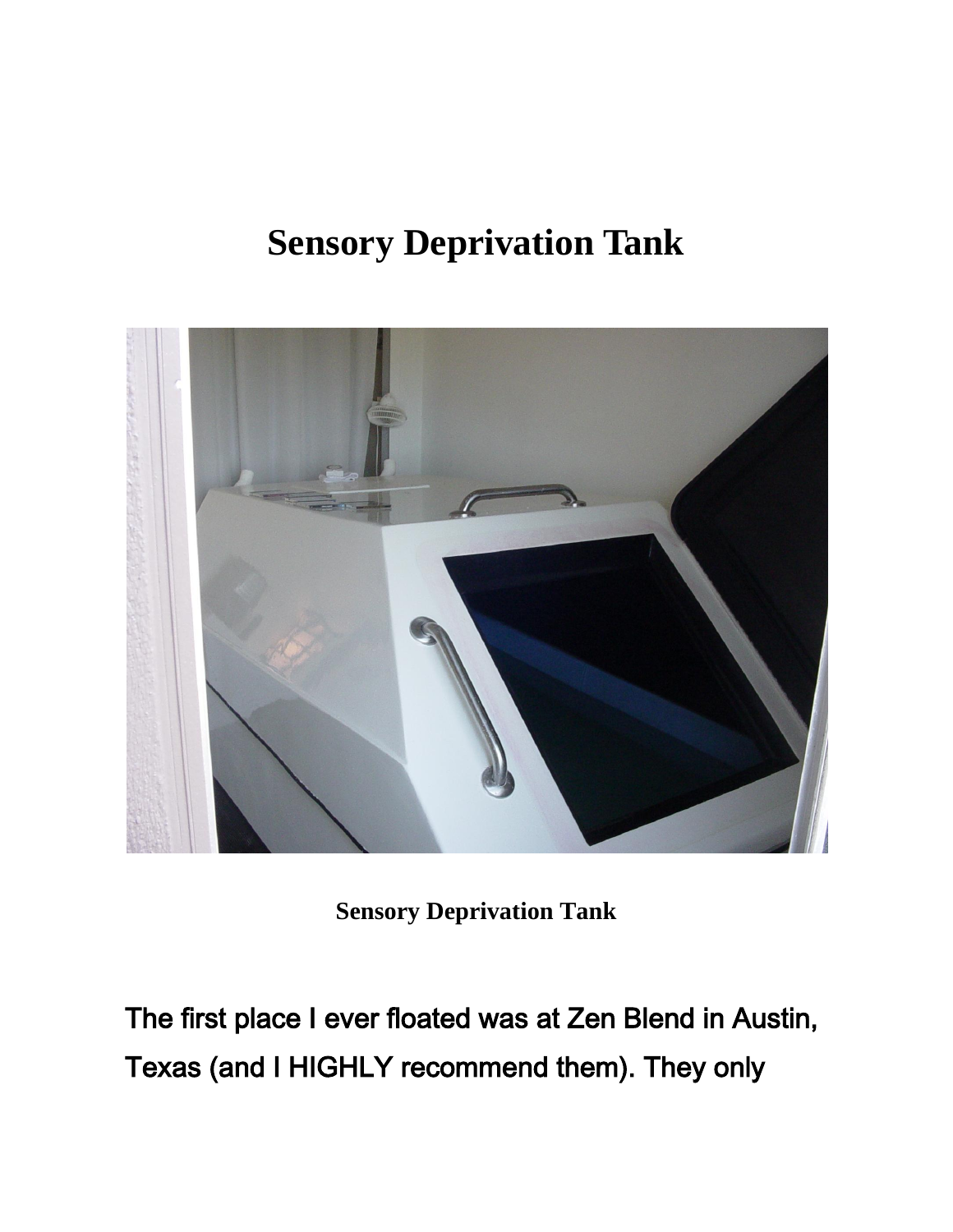have one Oasi[s Sensory Deprivation Tank,](http://www.zenblend.com/sdt.htm) but if you come with a friend you can use the Bio Mat for free while your waiting. The Bio Mat is almost as cool as the Sensory Deprivation Tank.

If you find a place to float in your city, I highly recommend you take advantage of the opportunity and make an appointment.

Top 4 reason people float in Sensory Deprivation tanks (click below)

**Meditation** Relaxation Neck & Back pain **Enlightenment** 

 $\overline{\phantom{0}}$ 

<http://sensorydeprivationtank.com/>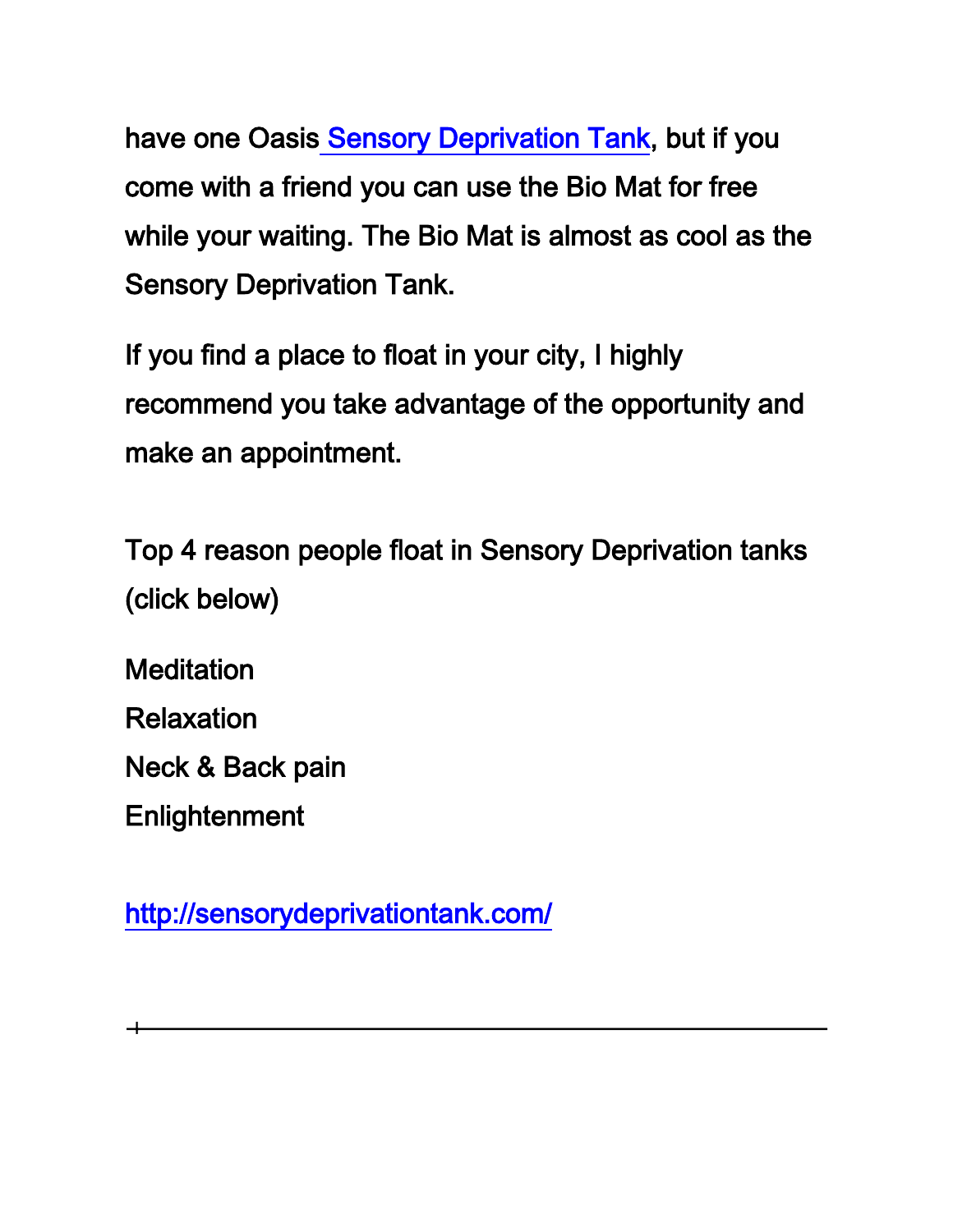# Alternative Cures For Your Psyche - Sensory **Deprivation Methods**

#### Author: John Morris

Short periods of depriving your senses can be relaxing. Sensory deprivation can be achieved by using such simple devises such as blindfolds and earmuffs. Devices that are more complex can cut the sense of smell, touch taste, sense of heat or cold and gravity.

Sensory deprivation methods have been used in psychology experiments and for torture. Extensive deprivation from sensory experiences can result in hallucinations, depression,extreme anxiety, and strange thought processes.

1. Five Methods Of Sensory Deprivation Confined to a room with loud and/or hissing noises. Deprivation of sleep. Putting a hood over the head to keep out any sight or sense of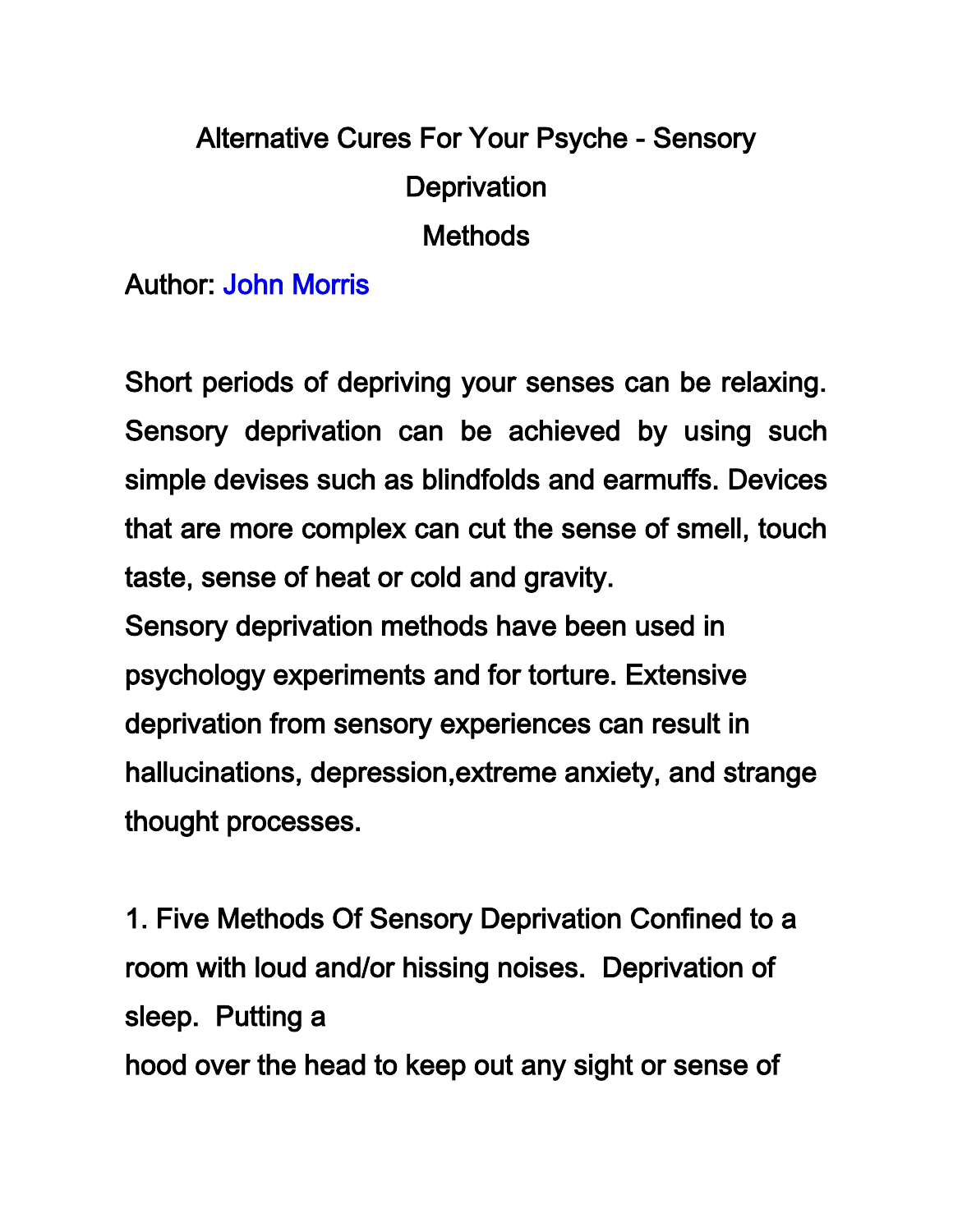light Standing for long periods in a stressful position. Deprivation of food and drink.

### 2. Float Tanks

One form of sensory deprivation to increase relaxation is called a float tank. This float tank is kept at skin temperature, and you are kept buoyant in a pool of water that is 25% saturated with Epsom salts. This makes the water denser and more buoyant than seawater. The float tank shuts out 90% of the environmental stimulation that affects the muscles, nervous system and sense organs of the body. Without the external stimulants, your body can relax and feel you body go to a deeply relaxed state. Your ears are under water so sound is blocked out. Some float tanks have gentle music that is piped in to heighten the relaxation

process. It makes you feel like you are floating on a sea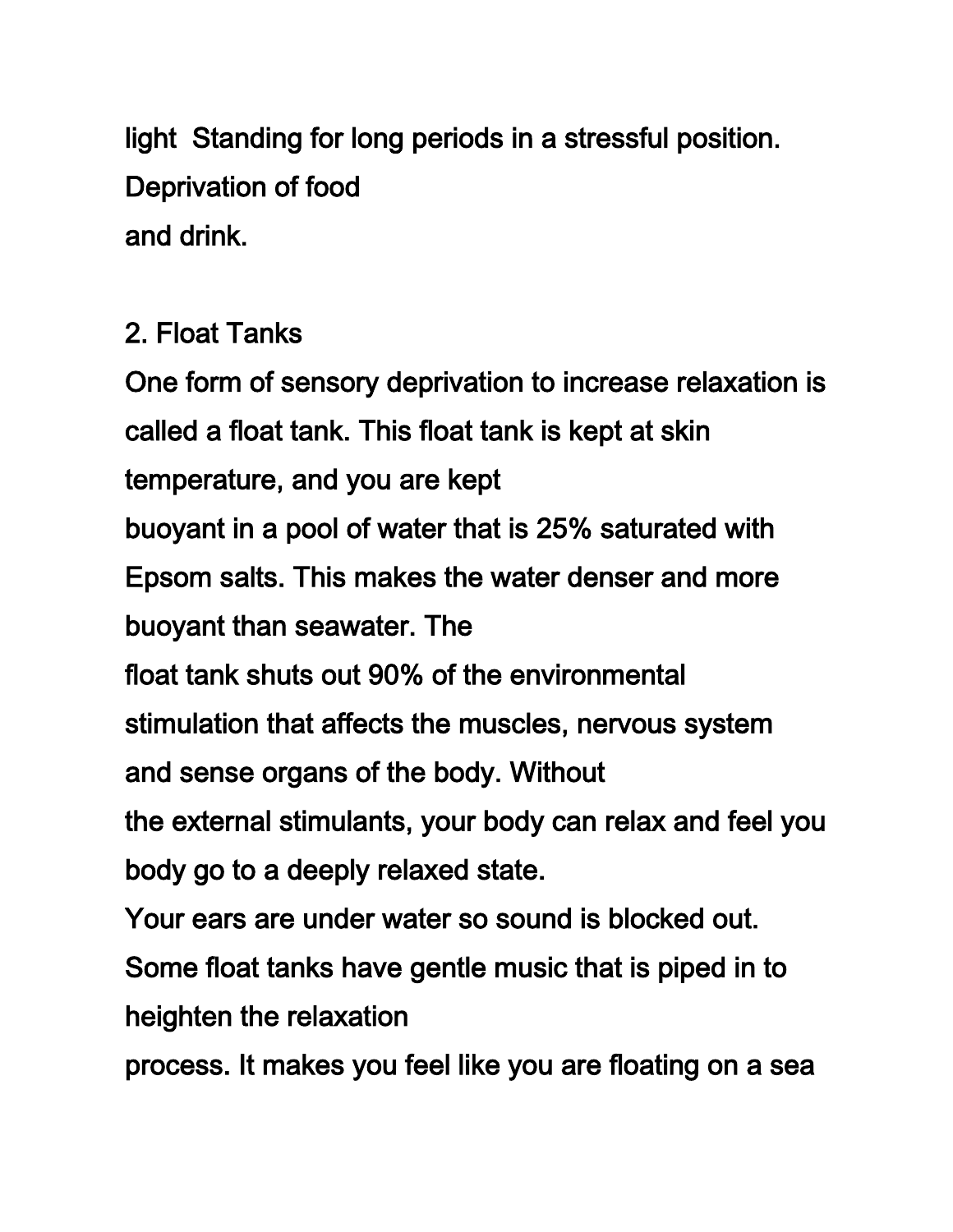of music. While relaxing in warm water, listening to gentle music your mind can

focus on other thoughts and not just on your body that results in a state of relaxation more restful than sleep.

## 3. Stress Mechanics

Stress related chemicals such as adrenaline, cortical, and lactate are removed from the blood stream and replaced by the endorphins.

These endorphins are natures own body drug that makes people happy. This increases feelings of wellbeing, relieves chronic pain and fatigue, and improves higher brain function such as memory and learning. Best of all, no special training is required, just lie back, and let your mind and body go.

#### 4. Theta State

While your body is in a state of total relaxation, your brain remains awake. It doesnt have to work on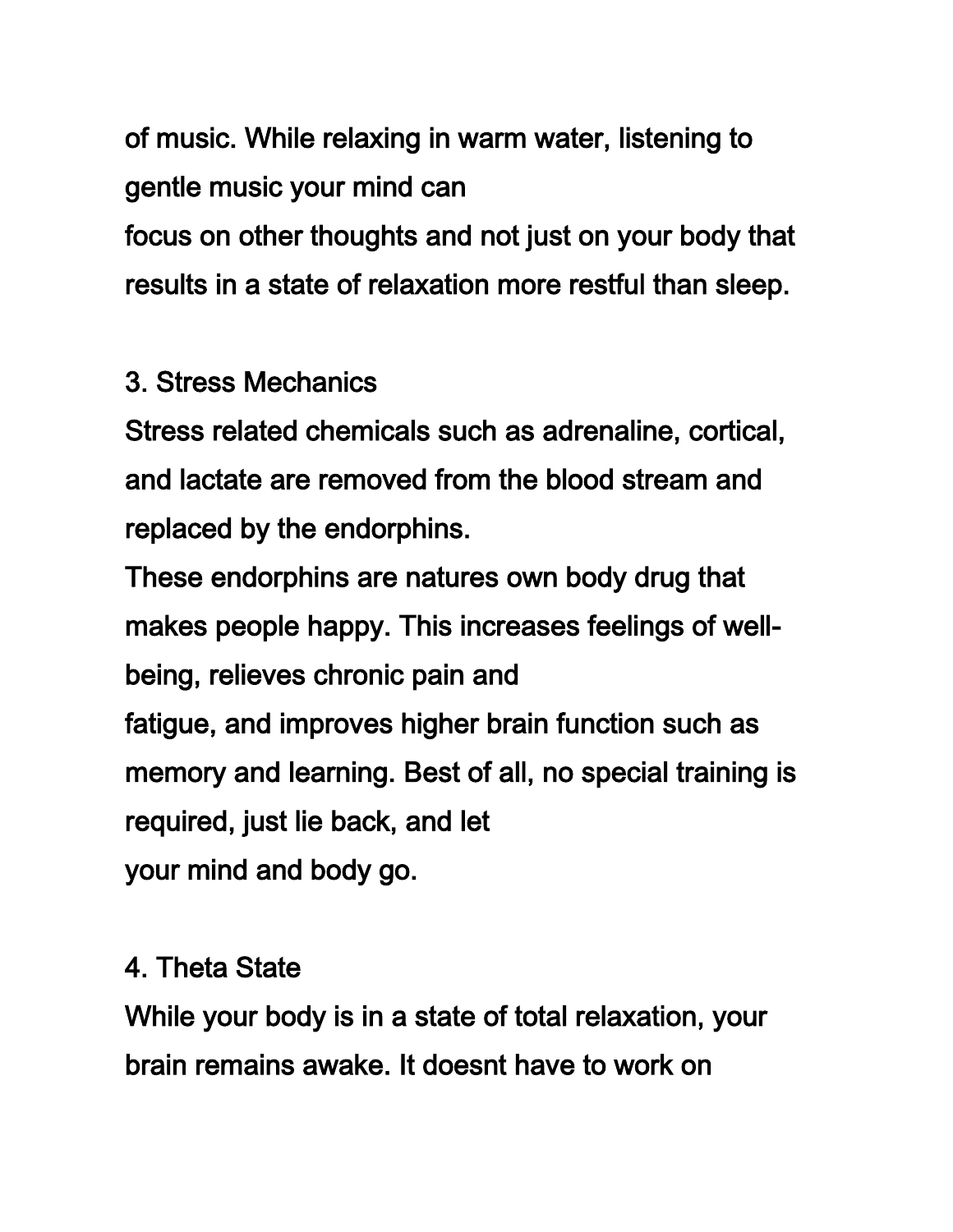processing signals from you nervous system and sense organs so it can go into a slow dreamy state known as theta state. While your brain is in this mode, your creative and inspirational thought processes are enhanced. You find your self in this theta state the whole time you are in the float tank. You can not reach the theta state unless you are sleeping, but in the float tank it is easily acquired.

### 5. Stress Reliever

Those of us who have demanding life styles can benefit from the float tank as it immediately can reduce blood pressure and heart rate.

Other tension related maladies such as migraines, insomnia and back pain are also helped. The mental and physical effects of being

buoyant in the water improve your sense of well-being and your powers of self control. Unwanted habits and negative emotions seem to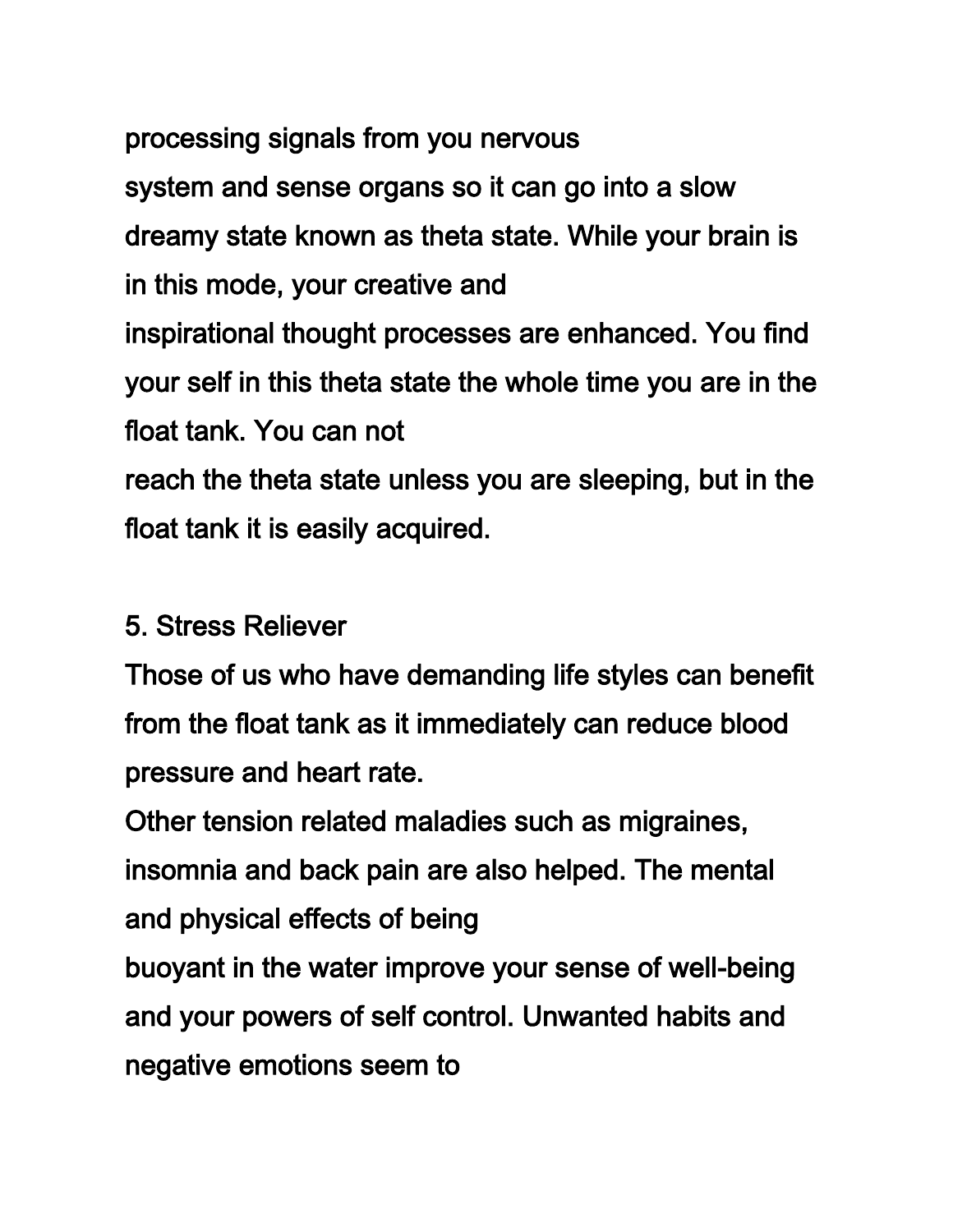melt away with the tensions and stresses that accompany them.

6. Use In Sports

Athletes float to enhance performance and stamina. Carl Lewis prepared for the Seoul Olympics in 1988 and won the gold medal. The

Dallas cowboys are said to have been using float tanks since 1981 to help the physical and psychological skills of the team. The

Australian Institute of Sports began using float tanks in

1983. They find that floating can maximize the benefits of fitness training. The

deep relaxation of the float tank speeds up the growth and regeneration of muscle tissue. Floating has also been found to speed

recovery from injuries and the endorphins that are released help reduce the pain.

7. Use In Medicine